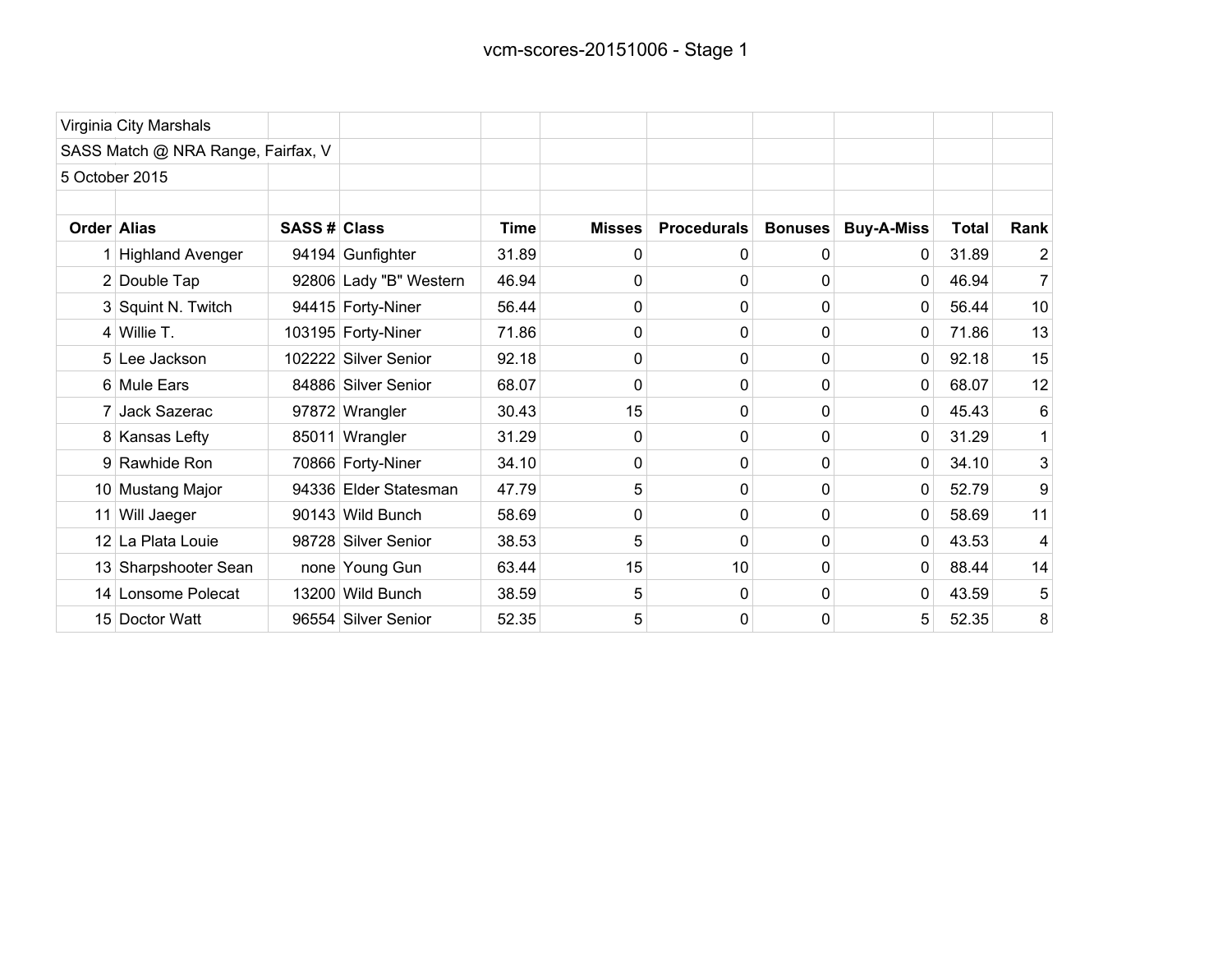| Virginia City Marshals             |              |                        |             |               |                    |                |                   |              |                |
|------------------------------------|--------------|------------------------|-------------|---------------|--------------------|----------------|-------------------|--------------|----------------|
| SASS Match @ NRA Range, Fairfax, V |              |                        |             |               |                    |                |                   |              |                |
| 5 October 2015                     |              |                        |             |               |                    |                |                   |              |                |
|                                    |              |                        |             |               |                    |                |                   |              |                |
| Order Alias                        | SASS # Class |                        | <b>Time</b> | <b>Misses</b> | <b>Procedurals</b> | <b>Bonuses</b> | <b>Buy-A-Miss</b> | <b>Total</b> | Rank           |
| 1 Highland Avenger                 |              | 94194 Gunfighter       | 32.11       | 0             | 0                  | 0              | 0                 | 32.11        | 3              |
| 2 Double Tap                       |              | 92806 Lady "B" Western | 36.38       | 5             | $\Omega$           | 0              | $\Omega$          | 41.38        | 5              |
| 3 Squint N. Twitch                 |              | 94415 Forty-Niner      | 54.68       | 0             | 0                  | 0              | 0                 | 54.68        | 9              |
| $4$ Willie T.                      |              | 103195 Forty-Niner     | 67.27       | 5             | 0                  | 0              | 0                 | 72.27        | 13             |
| 5 Lee Jackson                      |              | 102222 Silver Senior   | 78.95       | 10            | 0                  | 0              | 0                 | 88.95        | 15             |
| 6 Mule Ears                        |              | 84886 Silver Senior    | 63.77       | 0             | $\Omega$           | 0              | 0                 | 63.77        | 12             |
| 7 Jack Sazerac                     |              | 97872 Wrangler         | 27.59       | 5             | $\Omega$           | 0              | 0                 | 32.59        | 4              |
| 8 Kansas Lefty                     |              | 85011 Wrangler         | 28.96       | 5             | 0                  | 0              | 5                 | 28.96        | $\overline{2}$ |
| 9 Rawhide Ron                      |              | 70866 Forty-Niner      | 25.88       | 0             | 0                  | 0              | 0                 | 25.88        |                |
| 10 Mustang Major                   |              | 94336 Elder Statesman  | 44.95       | 0             | 0                  | 0              | 0                 | 44.95        | 6              |
| 11 Will Jaeger                     |              | 90143 Wild Bunch       | 55.79       | 0             | 0                  | 0              | 0                 | 55.79        | 10             |
| 12 La Plata Louie                  |              | 98728 Silver Senior    | 35.07       | 10            | 0                  | 0              | $\Omega$          | 45.07        | 8              |
| 13 Sharpshooter Sean               |              | none Young Gun         | 51.51       | 15            | 0                  | 0              | 5                 | 61.51        | 11             |
| 14 Lonsome Polecat                 |              | 13200 Wild Bunch       | 34.96       | 10            | $\Omega$           | 0              | 0                 | 44.96        | 7              |
| 15 Doctor Watt                     |              | 96554 Silver Senior    | 53.75       | 20            | 0                  | 0              | 0                 | 73.75        | 14             |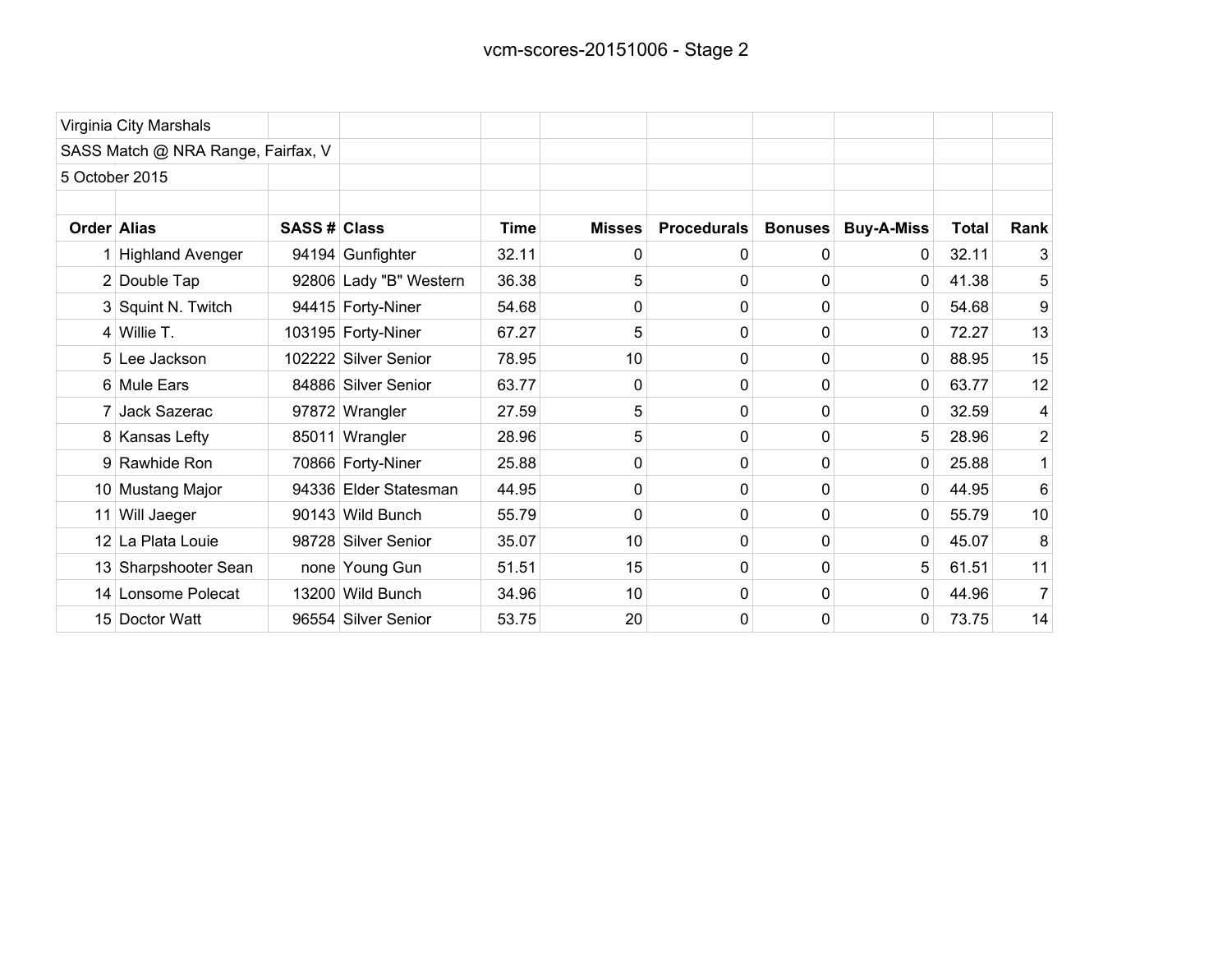| Virginia City Marshals             |              |                        |             |               |                    |                |                   |              |                |
|------------------------------------|--------------|------------------------|-------------|---------------|--------------------|----------------|-------------------|--------------|----------------|
| SASS Match @ NRA Range, Fairfax, V |              |                        |             |               |                    |                |                   |              |                |
| 5 October 2015                     |              |                        |             |               |                    |                |                   |              |                |
| Order Alias                        | SASS # Class |                        | <b>Time</b> | <b>Misses</b> | <b>Procedurals</b> | <b>Bonuses</b> | <b>Buy-A-Miss</b> | <b>Total</b> | Rank           |
| 1 Highland Avenger                 |              | 94194 Gunfighter       | 29.91       | 0             | 0                  | 0              | 0                 | 29.91        | $\overline{2}$ |
| 2 Double Tap                       |              | 92806 Lady "B" Western | 40.33       | 5             | 0                  | 0              | 0                 | 45.33        | 9              |
| 3 Squint N. Twitch                 |              | 94415 Forty-Niner      | 49.03       | 0             | 0                  | 0              | 0                 | 49.03        | 10             |
| $4$ Willie T.                      |              | 103195 Forty-Niner     | 63.05       | 0             | 0                  | 0              | $\overline{0}$    | 63.05        | 11             |
| 5 Lee Jackson                      |              | 102222 Silver Senior   | 71.66       | 0             | 0                  | 0              | 0                 | 71.66        | 14             |
| 6 Mule Ears                        |              | 84886 Silver Senior    | 64.56       | 0             | $\Omega$           | 0              | 0                 | 64.56        | 13             |
| 7 Jack Sazerac                     |              | 97872 Wrangler         | 25.84       | 10            | 0                  | 0              | 0                 | 35.84        | 3              |
| 8 Kansas Lefty                     |              | 85011 Wrangler         | 28.75       | 15            | 0                  | 0              | 0                 | 43.75        | 6              |
| 9 Rawhide Ron                      |              | 70866 Forty-Niner      | 31.35       | 0             | 0                  | 0              | 5                 | 26.35        |                |
| 10 Mustang Major                   |              | 94336 Elder Statesman  | 42.45       | 0             | 0                  | 0              | 0                 | 42.45        | 5              |
| 11 Will Jaeger                     |              | 90143 Wild Bunch       | 45.16       | 0             | 0                  | 0              | 0                 | 45.16        | 8              |
| 12 La Plata Louie                  |              | 98728 Silver Senior    | 37.58       | 0             | 0                  | 0              | $\overline{0}$    | 37.58        | 4              |
| 13 Sharpshooter Sean               |              | none Young Gun         | 49.57       | 20            | 10                 | 0              | 0                 | 79.57        | 15             |
| 14 Lonsome Polecat                 |              | 13200 Wild Bunch       | 34.12       | 10            | $\Omega$           | 0              | 0                 | 44.12        | 7              |
| 15 Doctor Watt                     |              | 96554 Silver Senior    | 58.75       | 5             | 0                  | 0              | 0                 | 63.75        | 12             |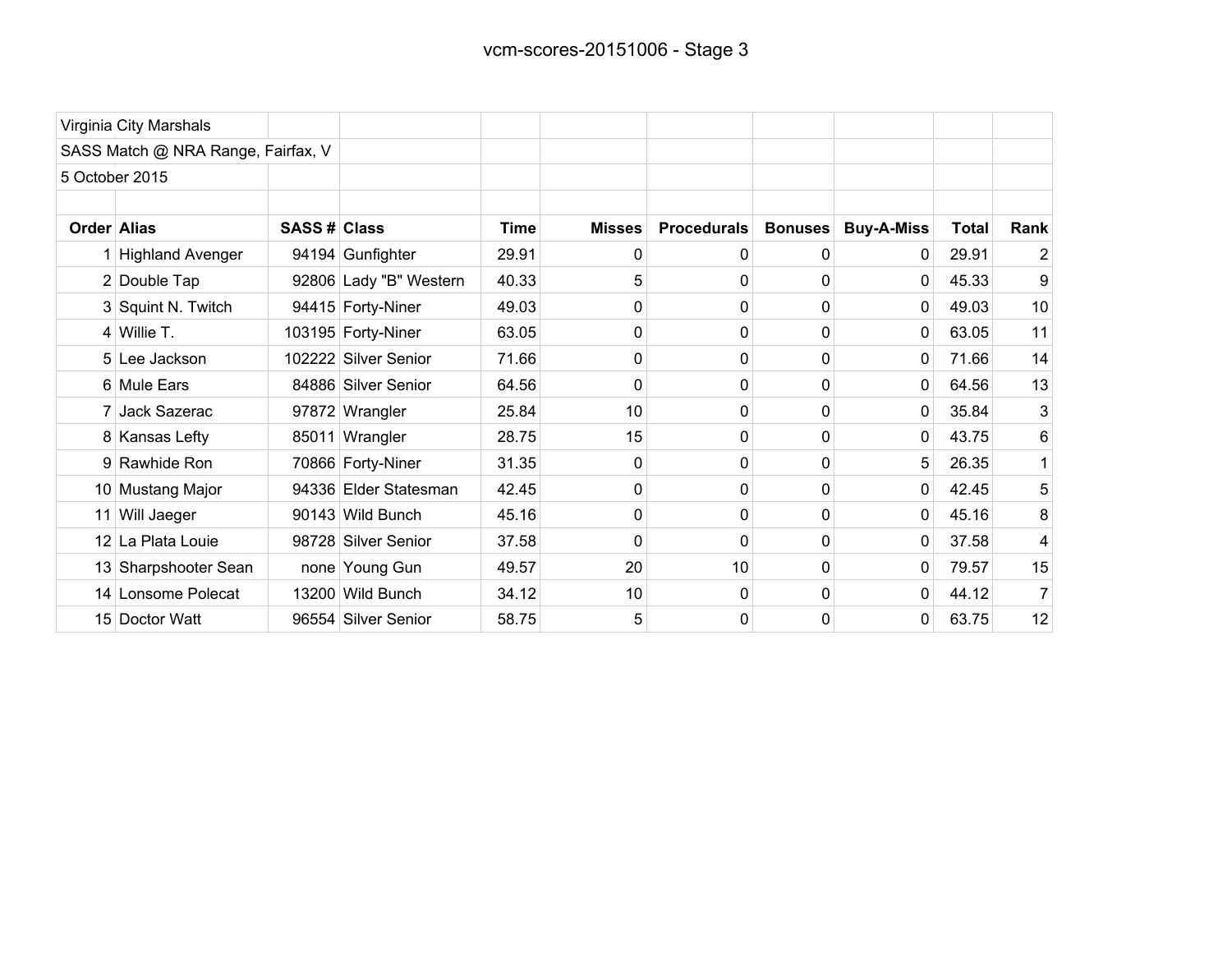|             | Virginia City Marshals             |              |                        |       |               |                    |                |                   |              |                  |
|-------------|------------------------------------|--------------|------------------------|-------|---------------|--------------------|----------------|-------------------|--------------|------------------|
|             | SASS Match @ NRA Range, Fairfax, V |              |                        |       |               |                    |                |                   |              |                  |
|             | 5 October 2015                     |              |                        |       |               |                    |                |                   |              |                  |
| Order Alias |                                    | SASS # Class |                        | Time  | <b>Misses</b> | <b>Procedurals</b> | <b>Bonuses</b> | <b>Buy-A-Miss</b> | <b>Total</b> | Rank             |
|             | 1 Highland Avenger                 |              | 94194 Gunfighter       | 30.88 | 0             | 0                  | 0              | 0                 | 30.88        | 3                |
|             | 2 Double Tap                       |              | 92806 Lady "B" Western | 35.00 | 0             | 0                  | 0              | 0                 | 35.00        | 5                |
|             | 3 Squint N. Twitch                 |              | 94415 Forty-Niner      | 53.50 | 5             | 0                  | 0              | 0                 | 58.50        | 9                |
|             | $4$ Willie T.                      |              | 103195 Forty-Niner     | 69.77 | 20            | 0                  | 0              | 0                 | 89.77        | 15               |
|             | 5 Lee Jackson                      |              | 102222 Silver Senior   | 70.71 | 5             | 0                  | 0              | 0                 | 75.71        | 14               |
|             | 6 Mule Ears                        |              | 84886 Silver Senior    | 61.65 | 0             | 0                  | 0              | 0                 | 61.65        | 10               |
|             | 7 Jack Sazerac                     |              | 97872 Wrangler         | 26.50 | 0             | 0                  | 0              | 5                 | 21.50        |                  |
|             | 8 Kansas Lefty                     |              | 85011 Wrangler         | 31.69 | 0             | 0                  | 0              | 0                 | 31.69        | 4                |
|             | 9 Rawhide Ron                      |              | 70866 Forty-Niner      | 23.70 | $\Omega$      | 0                  | 0              | 0                 | 23.70        | $\boldsymbol{2}$ |
|             | 10 Mustang Major                   |              | 94336 Elder Statesman  | 42.35 | 20            | 0                  | 0              | 0                 | 62.35        | 11               |
|             | 11 Will Jaeger                     |              | 90143 Wild Bunch       | 53.05 | 5             | 0                  | 0              | 0                 | 58.05        | 8                |
|             | 12 La Plata Louie                  |              | 98728 Silver Senior    | 37.33 | 0             | 0                  | 0              | 0                 | 37.33        | 6                |
|             | 13 Sharpshooter Sean               |              | none Young Gun         | 59.54 | 5             | 10                 | 0              | 0                 | 74.54        | 13               |
|             | 14 Lonsome Polecat                 |              | 13200 Wild Bunch       | 51.32 | 5             | 0                  | 0              | 0                 | 56.32        |                  |
|             | 15 Doctor Watt                     |              | 96554 Silver Senior    | 53.26 | 10            | 0                  | 0              | 0                 | 63.26        | 12               |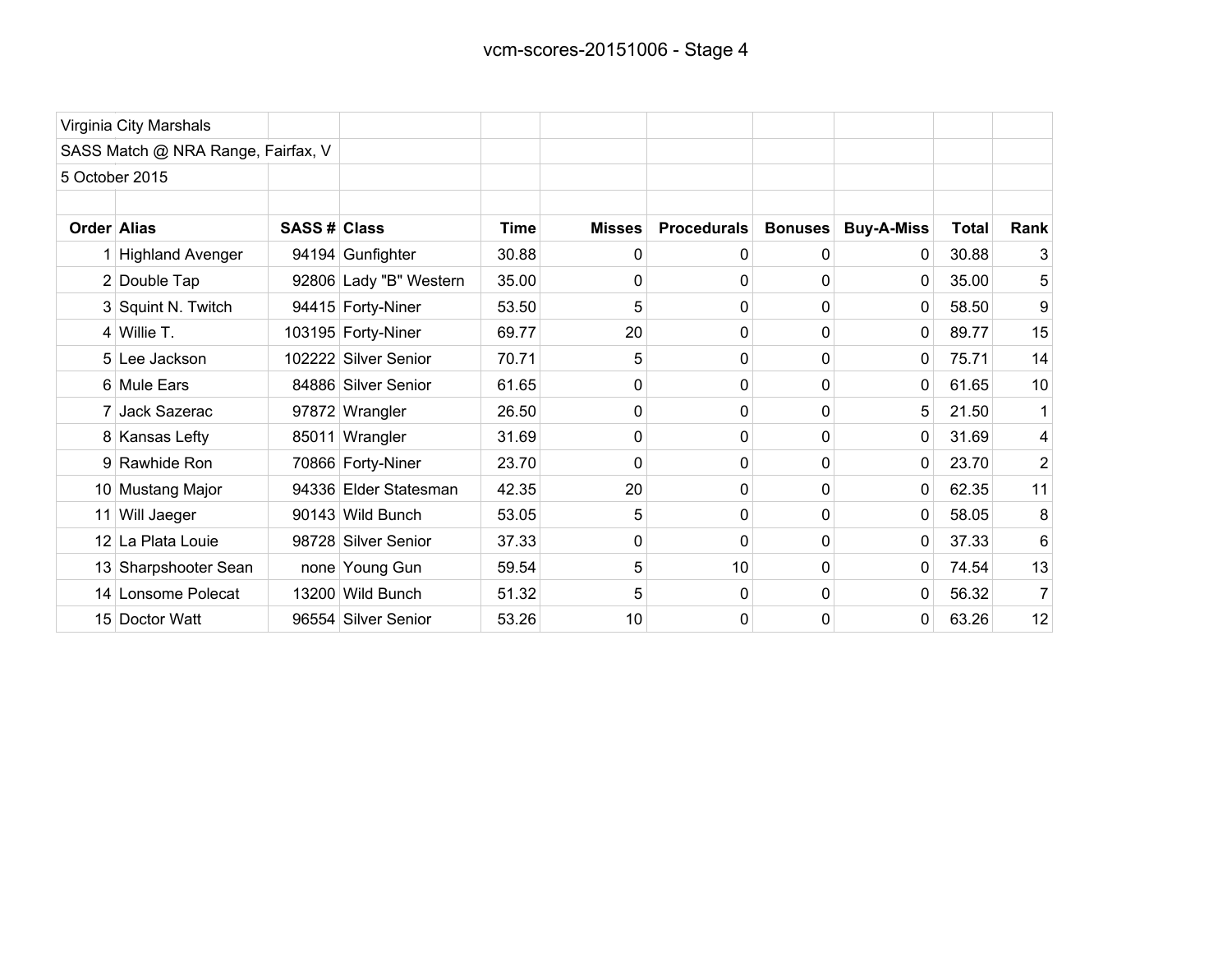|                | Virginia City Marshals              |                     |                         |             |                |             |                |         |                |         |                 |              |                 |              |
|----------------|-------------------------------------|---------------------|-------------------------|-------------|----------------|-------------|----------------|---------|----------------|---------|-----------------|--------------|-----------------|--------------|
|                | SASS Match @ NRA Range, Fairfax, VA |                     |                         |             |                |             |                |         |                |         |                 |              |                 |              |
| 5 October 2015 |                                     |                     |                         |             |                |             |                |         |                |         |                 |              |                 |              |
|                |                                     |                     |                         | Stage 1     |                | Stage 2     |                | Stage 3 |                | Stage 4 |                 | <b>Match</b> |                 |              |
| Order Alias    |                                     | <b>SASS # Class</b> |                         | <b>Time</b> | Rank           | <b>Time</b> | Rank           | Time    | Rank Time      |         | <b>Match</b>    | <b>Time</b>  | Rank            | Clean        |
|                | 9 Rawhide Ron                       |                     | 70866 Forty-Niner       | 34.10       | 3              | 25.88       | 1              | 26.35   | 1              | 23.70   | 2               | 110.03       | $\mathbf{1}$    | X            |
|                | 1 Highland Avenger                  |                     | 94194 Gunfighter        | 31.89       | 2              | 32.11       | 3              | 29.91   | 2              | 30.88   | $\mathbf{3}$    | 124.79       | $\overline{2}$  | $\mathsf{X}$ |
|                | 7 Jack Sazerac                      |                     | 97872 Wrangler          | 45.43       | 6              | 32.59       | 4              | 35.84   | 3              | 21.50   | 1               | 135.36       | 3               |              |
|                | 8 Kansas Lefty                      |                     | 85011 Wrangler          | 31.29       | $\mathbf{1}$   | 28.96       | $\overline{2}$ | 43.75   | 6              | 31.69   | 4               | 135.69       | $\vert 4 \vert$ |              |
|                | 12 La Plata Louie                   |                     | 98728 Silver Senior     | 43.53       | 4              | 45.07       | 8              | 37.58   | 4              | 37.33   | 6               | 163.51       | 5               |              |
|                | 2 Double Tap                        |                     | 92806 Lady "B" Western  | 46.94       | $\overline{7}$ | 41.38       | 5              | 45.33   | 9              | 35.00   | 5               | 168.65       | $6\phantom{a}$  |              |
|                | 14 Lonsome Polecat                  |                     | 13200 Wild Bunch        | 43.59       | 5              | 44.96       | $\overline{7}$ | 44.12   | $\overline{7}$ | 56.32   | 7               | 188.99       | $\overline{7}$  |              |
|                | 10 Mustang Major                    |                     | 94336 Elder Statesman   | 52.79       | 9              | 44.95       | 6              | 42.45   | 5              | 62.35   | 11              | 202.54       | 8               |              |
|                | 11 Will Jaeger                      |                     | 90143 Wild Bunch        | 58.69       | 11             | 55.79       | 10             | 45.16   | 8              | 58.05   | 8               | 217.69       | 9               |              |
|                | 3 Squint N. Twitch                  |                     | 94415 Forty-Niner       | 56.44       | 10             | 54.68       | 9              | 49.03   | 10             | 58.50   | 9               | 218.65       | 10              |              |
|                | 15 Doctor Watt                      |                     | 96554 Silver Senior     | 52.35       | 8              | 73.75       | 14             | 63.75   | 12             | 63.26   | 12              | 253.11       | 11              |              |
|                | 6 Mule Ears                         |                     | 84886 Silver Senior     | 68.07       | 12             | 63.77       | 12             | 64.56   | 13             | 61.65   | 10              | 258.05       | 12              | $\sf X$      |
|                | 4 Willie T.                         |                     | 103195 Forty-Niner      | 71.86       | 13             | 72.27       | 13             | 63.05   | 11             | 89.77   | 15              | 296.95       | 13              |              |
|                | 13 Sharpshooter Sean                |                     | none Young Gun          | 88.44       | 14             | 61.51       | 11             | 79.57   | 15             | 74.54   | 13              | 304.06       | 14              |              |
|                | 5 Lee Jackson                       |                     | 102222 Silver Senior    | 92.18       | 15             | 88.95       | 15             | 71.66   | 14             | 75.71   | 14 <sup>1</sup> | 328.50       | 15              |              |
|                |                                     |                     |                         |             |                |             |                |         |                |         |                 |              |                 |              |
|                |                                     |                     |                         |             |                |             |                |         |                |         |                 |              |                 |              |
|                |                                     |                     |                         |             |                |             |                |         |                |         |                 |              |                 |              |
|                | <b>Overall Match Winner:</b>        |                     | Rawhide Ron             |             |                |             |                |         |                |         |                 |              |                 |              |
|                | <b>Top Young Gun:</b>               |                     | Sharpshooter Sean       |             |                |             |                |         |                |         |                 |              |                 |              |
|                | <b>Top Wrangler:</b>                |                     | Jack Sazerac            |             |                |             |                |         |                |         |                 |              |                 |              |
|                | <b>Top Forty-Niner:</b>             |                     | Rawhide Ron             |             |                |             |                |         |                |         |                 |              |                 |              |
|                | <b>Top Silver Senior:</b>           |                     | La Plata Louie          |             |                |             |                |         |                |         |                 |              |                 |              |
|                | <b>Top Elder Statesman:</b>         |                     | Mustang Major           |             |                |             |                |         |                |         |                 |              |                 |              |
|                | <b>Top Gunfighter:</b>              |                     | <b>Highland Avenger</b> |             |                |             |                |         |                |         |                 |              |                 |              |